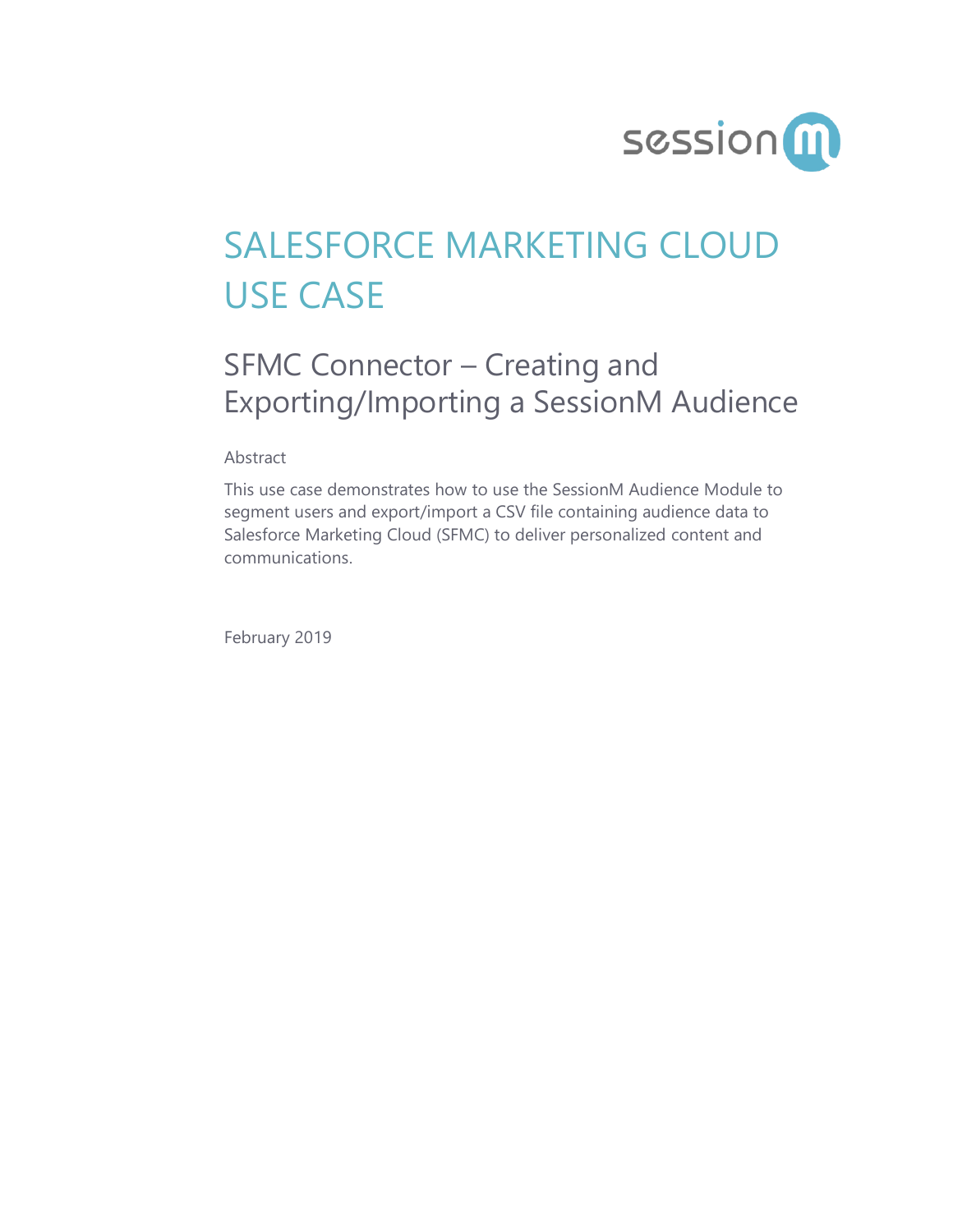

### **Contents**

| SFMC Connector - Creating and Exporting/Importing a SessionM Audience 3 |  |
|-------------------------------------------------------------------------|--|
|                                                                         |  |
|                                                                         |  |
|                                                                         |  |
|                                                                         |  |
|                                                                         |  |
|                                                                         |  |
|                                                                         |  |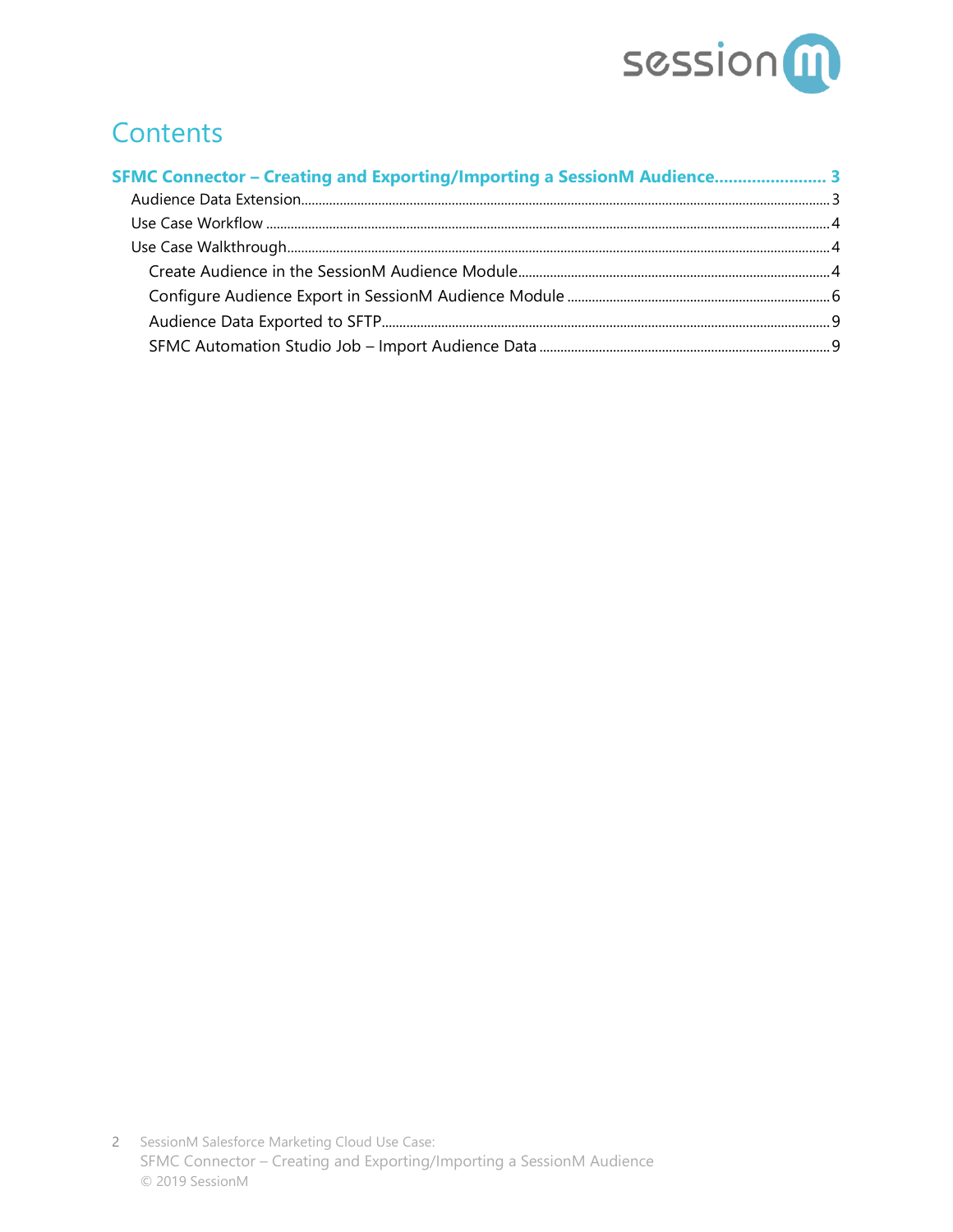

## <span id="page-2-0"></span>SFMC Connector – Creating and Exporting/Importing a SessionM Audience

This use case demonstrates how to use the SessionM Audience Module to segment users and export/import a CSV file containing audience data to Salesforce Marketing Cloud (SFMC) to deliver personalized content and communications.

### <span id="page-2-1"></span>Audience Data Extension

A unique SFMC Data Extension (DE) is required for each audience exported from SessionM.

An SFMC administrator should create a new DE prior to exporting your SessionM audience. The structure of this DE should match the exact Field Names and Data types of the Audience Export file that you create in SessionM. This enables you to import using a job in SFMC Automation Studio.

The following image shows a sample SessionM\_Audience data extension.

| SessionM_Audiences                                                                                                | Properties<br><b>Records</b>           |   |                        |                      |        |                                 |
|-------------------------------------------------------------------------------------------------------------------|----------------------------------------|---|------------------------|----------------------|--------|---------------------------------|
| EXTERNAL KEY ?<br>E6644470-7CC9-4902-9BDD-7756E0E89960<br><b>CREATED</b><br>04/09/2018 2:26 PM<br><b>LOCATION</b> | <b>MODIFIED</b><br>08/27/2018 12:14 PM |   | <b>Records</b>         |                      |        | <b>Export</b><br><b>LAST RE</b> |
| Saved Change Location                                                                                             |                                        |   | <b>Attributes</b>      |                      |        | Create                          |
| <b>TYPE</b><br>Sendable                                                                                           |                                        |   | <b>Name</b>            | <b>Default Value</b> | Length | <b>Nullabl</b>                  |
| <b>USED FOR SENDING</b>                                                                                           | <b>USED FOR TESTING</b>                | Ÿ | <b>ABC</b> External ID |                      | 256    | <b>No</b>                       |
| Yes                                                                                                               | Edit<br>Yes                            |   | <b>ABC</b> FirstName   |                      | 100    | Yes                             |
| <b>SUBSCRIBER RELATIONSHIP</b><br>External_ID relates to subscriber on Subscriber Key                             |                                        |   | <b>ABC</b> LastName    |                      | 100    | Yes                             |
| <b>ROOT DATA</b>                                                                                                  |                                        |   | m<br>RegistrationDate  |                      |        | Yes                             |
| Use as root                                                                                                       |                                        |   | <b>ABC</b> UserBlob    |                      | 2048   | Yes                             |
| <b>CONTROL SETTINGS</b>                                                                                           | <b>DATA RETENTION</b>                  |   |                        |                      |        |                                 |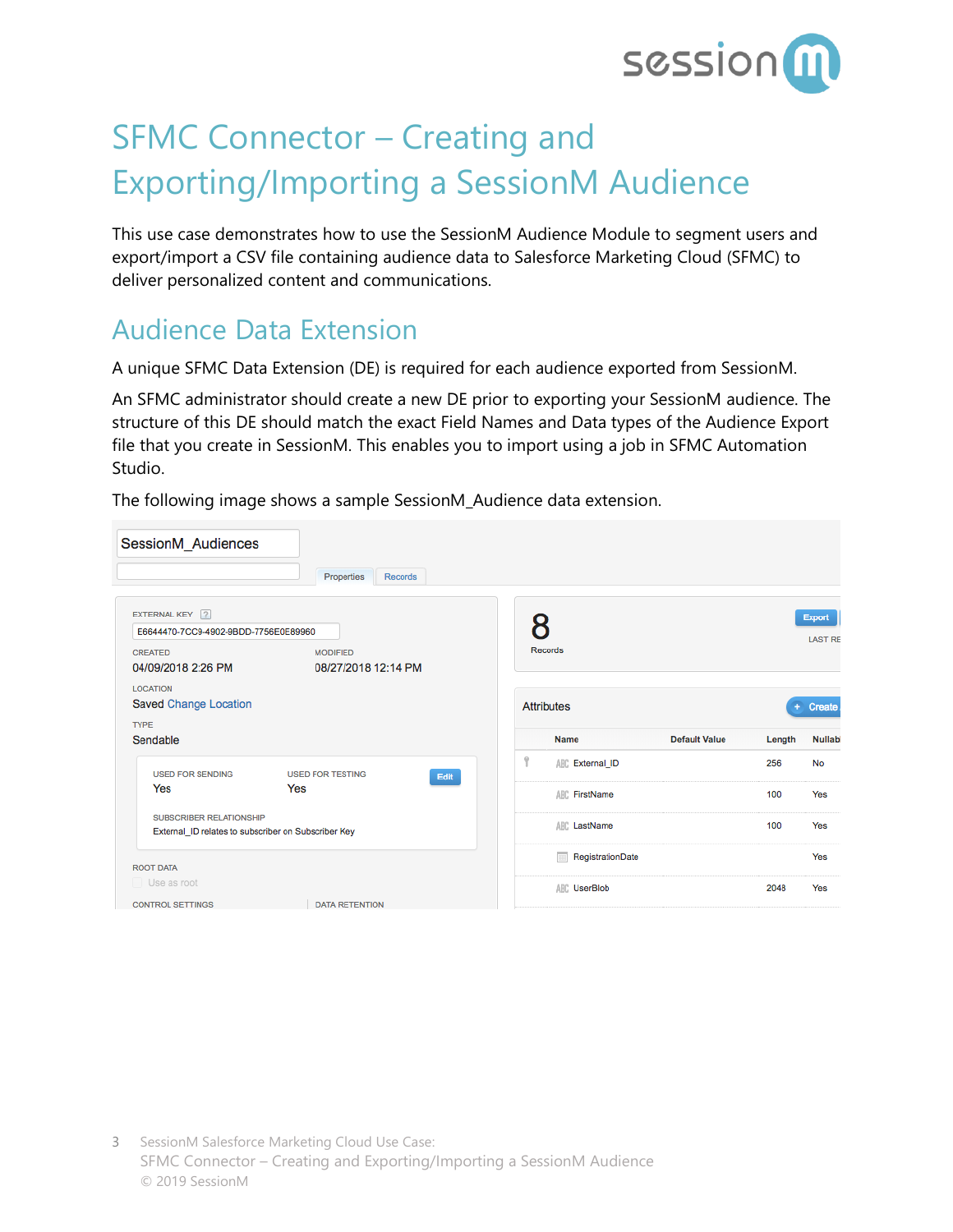

### <span id="page-3-0"></span>Use Case Workflow

The following image shows the workflow for creating and exporting a SessionM audience to SFMC.



### <span id="page-3-1"></span>Use Case Walkthrough

The following procedure describes the steps to create an audience, create an audience export, and import the audience data using SFMC Automation Studio. Once the data is available in SFMC, a marketer can leverage the audience in a journey or scheduled message.

#### <span id="page-3-2"></span>Create Audience in the SessionM Audience Module

Define the audience whose data you will export to SFMC.

1. Navigate to Audiences Module on the SessionM dashboard.

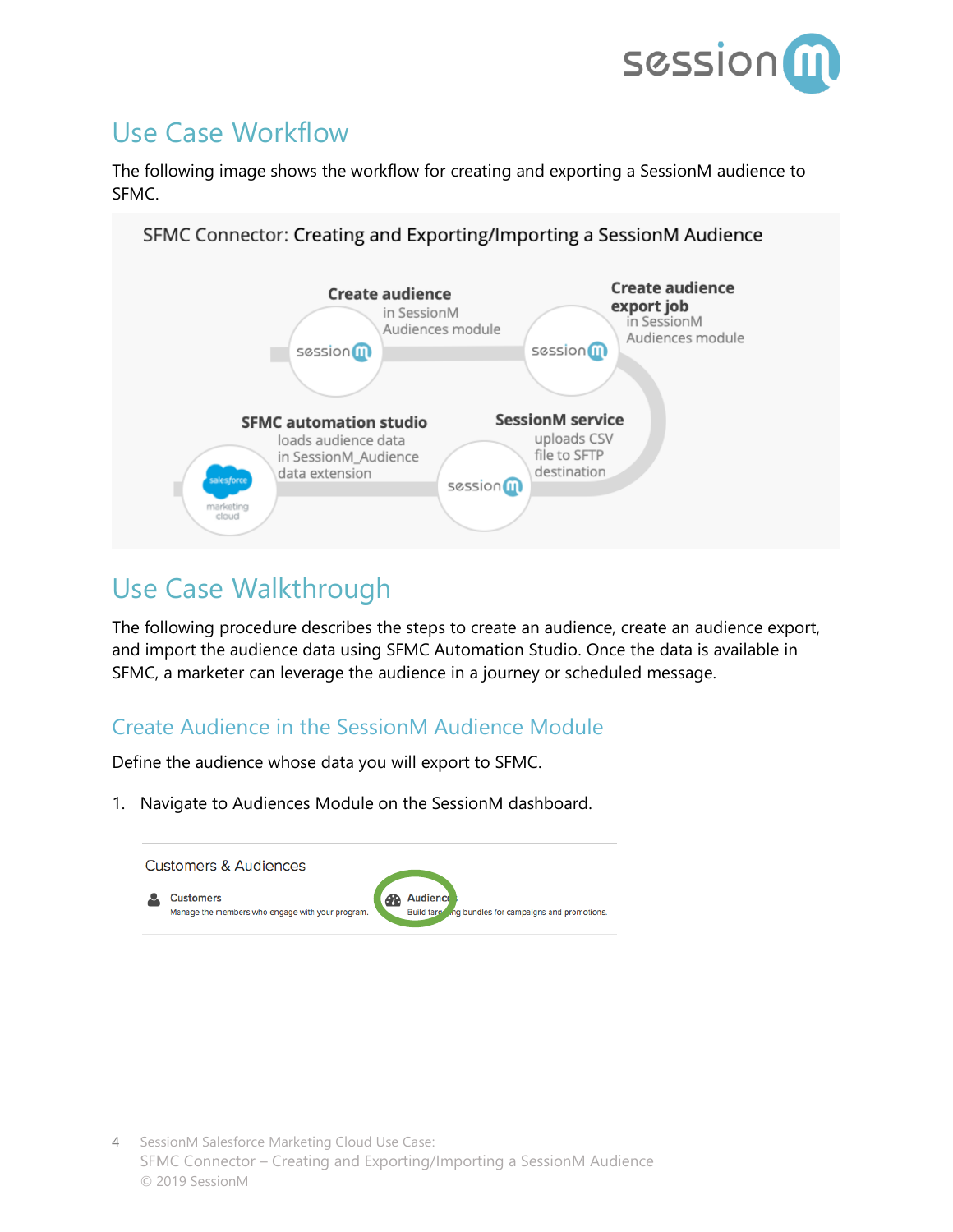

2. Click the **Create Audience** button.

| <b>All Audiences</b> |                      | Search            |                   | $\alpha$<br><b>Create Audience</b> |               |
|----------------------|----------------------|-------------------|-------------------|------------------------------------|---------------|
| <b>Audiences</b>     |                      |                   |                   |                                    |               |
| Status ≑             | Audience $\triangle$ | Type $\triangleq$ | <b>Created By</b> | Created On ~                       |               |
| Active               | size_of_one          | Customer          | QI                | 01/25/2019                         | ⊕             |
| Active               | Test-3               | Customer          | $\alpha$          | 01/25/2019                         | Œ             |
| Active               | Test-2               | Customer          | $\alpha$          | 01/25/2019                         | $\circled{f}$ |
| Active               | Test-1               | Customer          | <b>QI</b>         | 01/25/2019                         | Ŧ             |

3. On the Audience Setup tab, enter the Audience Name and select **Customer** as the Type.

| <b>Setup</b> | <b>Targeting</b>        |                            |              |
|--------------|-------------------------|----------------------------|--------------|
|              | Audience<br><b>Name</b> | <b>Offer Test Audience</b> |              |
|              | <b>Type</b>             | Customer                   | $\checkmark$ |
|              |                         |                            | <b>Next</b>  |

4. Specify audience criteria to filter the audience. In the example below, two criteria are specified: Gender is "Female" and State is "Massachusetts".

| <b>Targeting</b>                           |                                                                    |
|--------------------------------------------|--------------------------------------------------------------------|
| 亩<br>Female $\times$<br>Gender             | <b>Estimated Audience</b><br>Size<br>(real-time data)<br>72 users  |
| AND<br>宣                                   | *Does not reflect individual<br>customer's message<br>permissions. |
| Massachusetts ×<br><b>State</b><br>Include | <b>Targeting Summary</b><br>Included<br>· Gender                   |

5. Click **Save** and then **Activate**.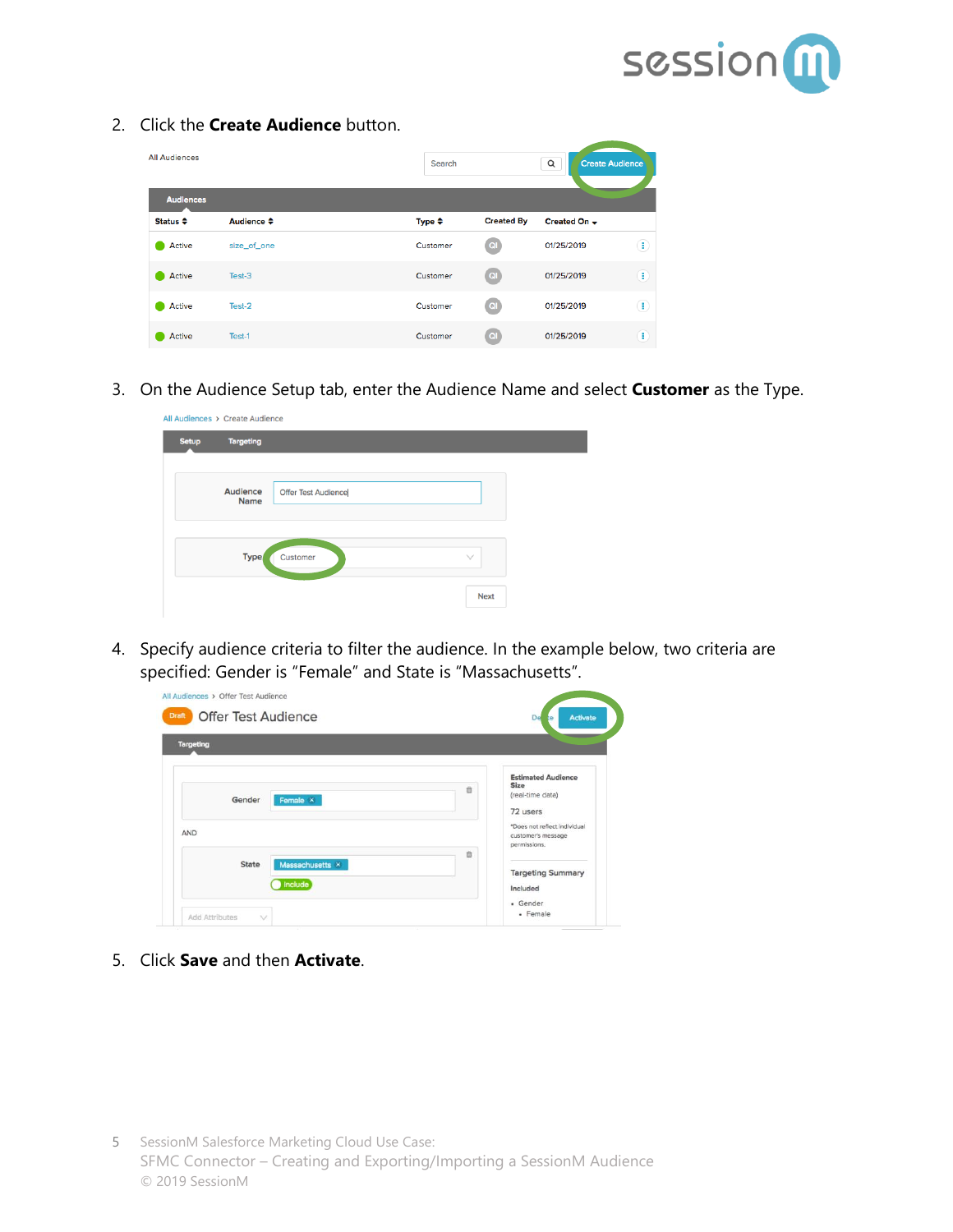

#### <span id="page-5-0"></span>Configure Audience Export in SessionM Audience Module

Set up an audience export in the SessionM Audience Module.

1. In the Audience Module, select the audience that you defined in the previous step and click

| Export.                                                   |                       |                                                        |
|-----------------------------------------------------------|-----------------------|--------------------------------------------------------|
| All Audiences > Offer Test Audience                       |                       |                                                        |
| <b>Offer Test Audience</b><br>Active                      |                       | <b>Export</b><br>Delet                                 |
| <b>Details</b><br><b>Offer Issuance</b><br><b>Exports</b> |                       |                                                        |
|                                                           |                       |                                                        |
| <b>Audience Size Over Time</b>                            | Start date ~ End date | <b>Estimated</b>                                       |
| Data as of Last Processed Date<br>80                      |                       | <b>Audience Size</b><br>(as of last processed<br>date) |

2. Supply the basic details for the export and toggle **Export Active** on.

|                     | All Audiences > Offer Test Audience > Export | Active                              |
|---------------------|----------------------------------------------|-------------------------------------|
|                     | <b>Offer Test Audience</b>                   |                                     |
| <b>Notification</b> | <b>Attributes</b>                            | <b>Setup</b>                        |
|                     |                                              | <b>Basic Details</b><br><b>Name</b> |
|                     | <b>Offer Test Audience</b>                   |                                     |
|                     |                                              | <b>File Name</b>                    |
|                     | offer_test_audience                          |                                     |
|                     |                                              | <b>Export Act.</b> e                |
|                     |                                              |                                     |

3. Set up a delivery schedule for the export. In the example below, the audience is generated once a day.

|       | <b>Delivery Sechdule</b><br><b>Delivery Date/Time</b>                               |       |            |        |  |
|-------|-------------------------------------------------------------------------------------|-------|------------|--------|--|
|       | 01/28/2019 10:57:08a                                                                |       |            |        |  |
|       | <b>Repeat</b><br>$ \kappa$ port                                                     |       |            |        |  |
|       | Daily<br>Repeats                                                                    | every |            | day(s) |  |
| Ends  | After                                                                               |       | occurences |        |  |
|       | Cancel Expon.                                                                       |       |            |        |  |
|       | If the export has not completed, when should we stop trying to export the audience? |       |            |        |  |
| After | Hours                                                                               |       |            |        |  |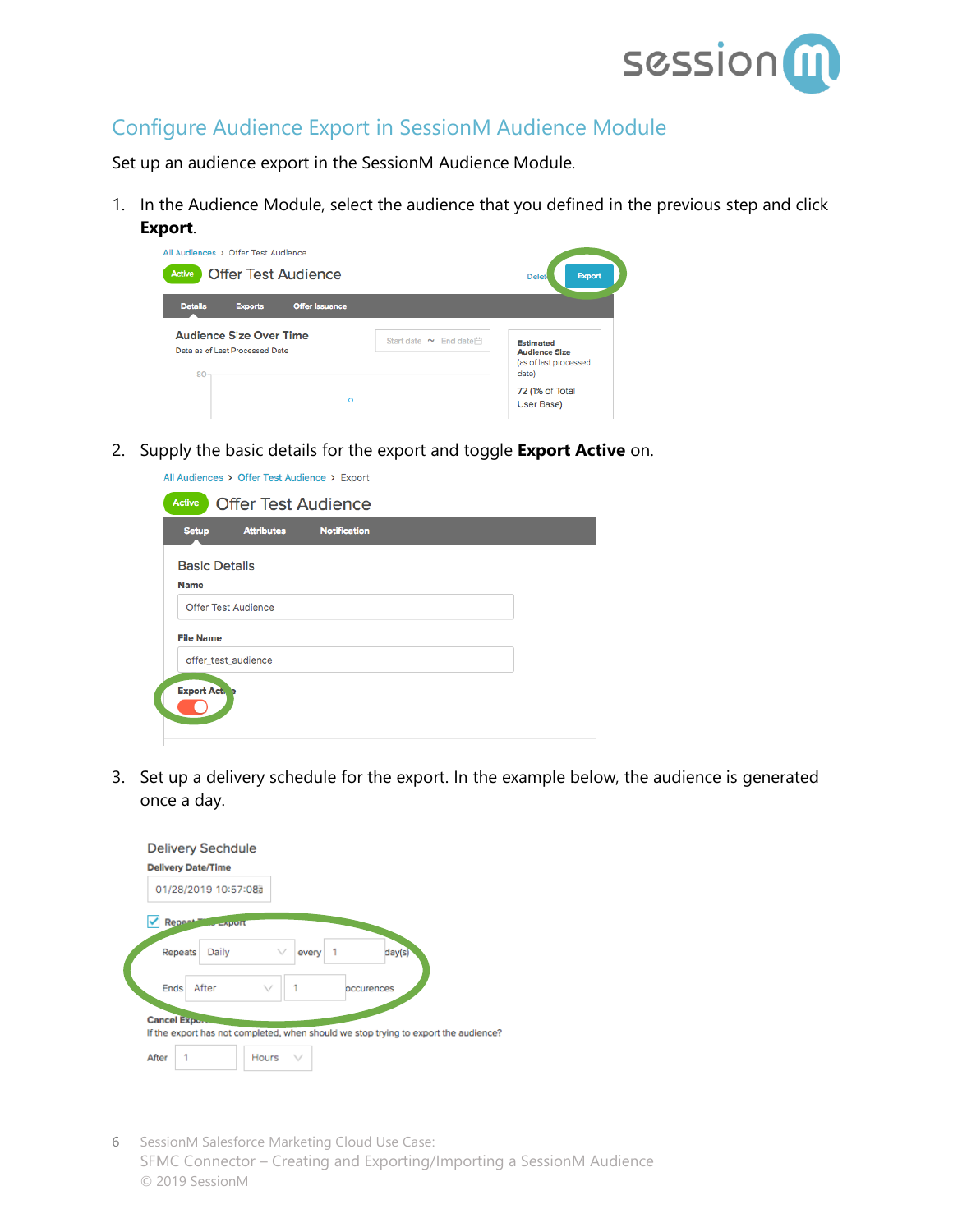

4. Set the file destination settings.

| <b>Destination Settings</b>  |              |
|------------------------------|--------------|
| Format                       |              |
| CSV                          | $\checkmark$ |
| <b>Destination</b>           |              |
| <b>TEST</b>                  | $\checkmark$ |
| <b>Encryption (optional)</b> |              |
|                              | W            |
|                              |              |
|                              |              |

5. On Attributes page, select **Include Header Row**. Leave the default value for Record Delimiter. Set Field Delimiter to **Other** and use a pipe (|) as the delimiter value.



6. To specify a standard attribute in an audience export, select that attribute from the Attributes dropdown list on the Attributes page.

| <b>Attribute List</b>  |                                              |  |
|------------------------|----------------------------------------------|--|
| <b>Attribute</b>       | Û<br>л<br><b>MARINERS</b>                    |  |
| <b>O</b> Add Attribute | Year of Birth (YOB)<br><b>Account Status</b> |  |
|                        | City<br>$C_{\text{tata}}$                    |  |
|                        | Zip                                          |  |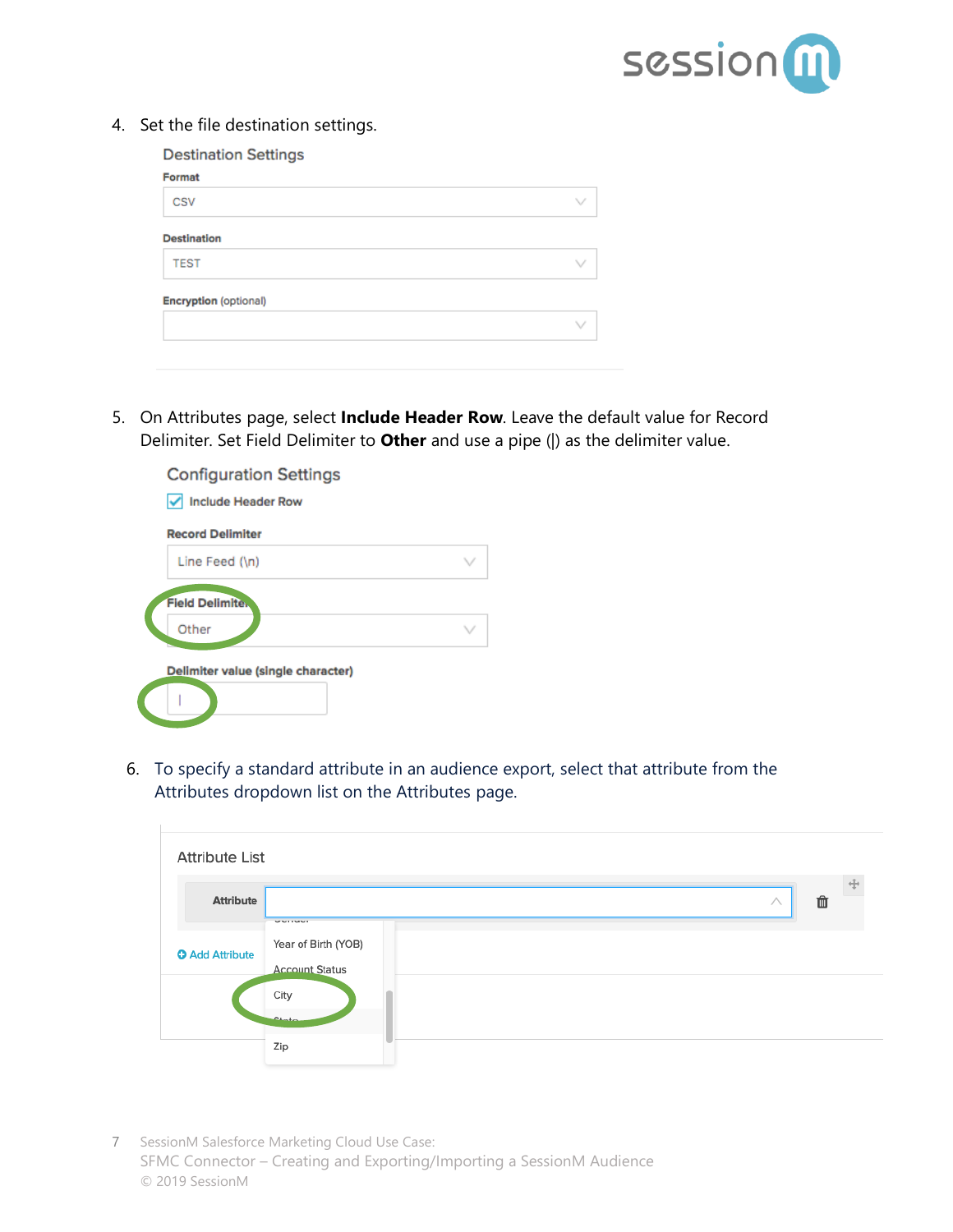

7. To specify a custom attribute in an audience export, first select the Custom Data attribute from the Attributes dropdown list on the Attributes page of the audience builder. A Custom Attribute textbox appears.

| <b>Attribute List</b>      |                           |   | ⊕ |
|----------------------------|---------------------------|---|---|
| <b>Attribute</b>           | Custom Data<br>$\searrow$ |   |   |
| Custom<br><b>Attribute</b> |                           | û |   |
| <b>O</b> Add Attribute     |                           |   |   |

8. (Optional) Specify one or more email addresses that should be notified when the status of the audience export job changes.



9. Click **Exports** to see the status of the export job.

All Audiences > Offer Test Audience

| <b>Offer Test Audience</b><br>Active                      |          |                                  |                |        |                 |  |  |
|-----------------------------------------------------------|----------|----------------------------------|----------------|--------|-----------------|--|--|
| <b>Details</b><br><b>Exports</b><br><b>Offer Issuance</b> |          |                                  |                |        |                 |  |  |
| Configuration<br><b>Name</b>                              | Cadence  | <b>History</b><br><b>Repeats</b> | <b>Ends</b>    | Format | <b>Destinat</b> |  |  |
| Offer Test<br>Audience                                    | One Time | Never                            | 01/29/19 10:57 | CSV    | <b>TEST</b>     |  |  |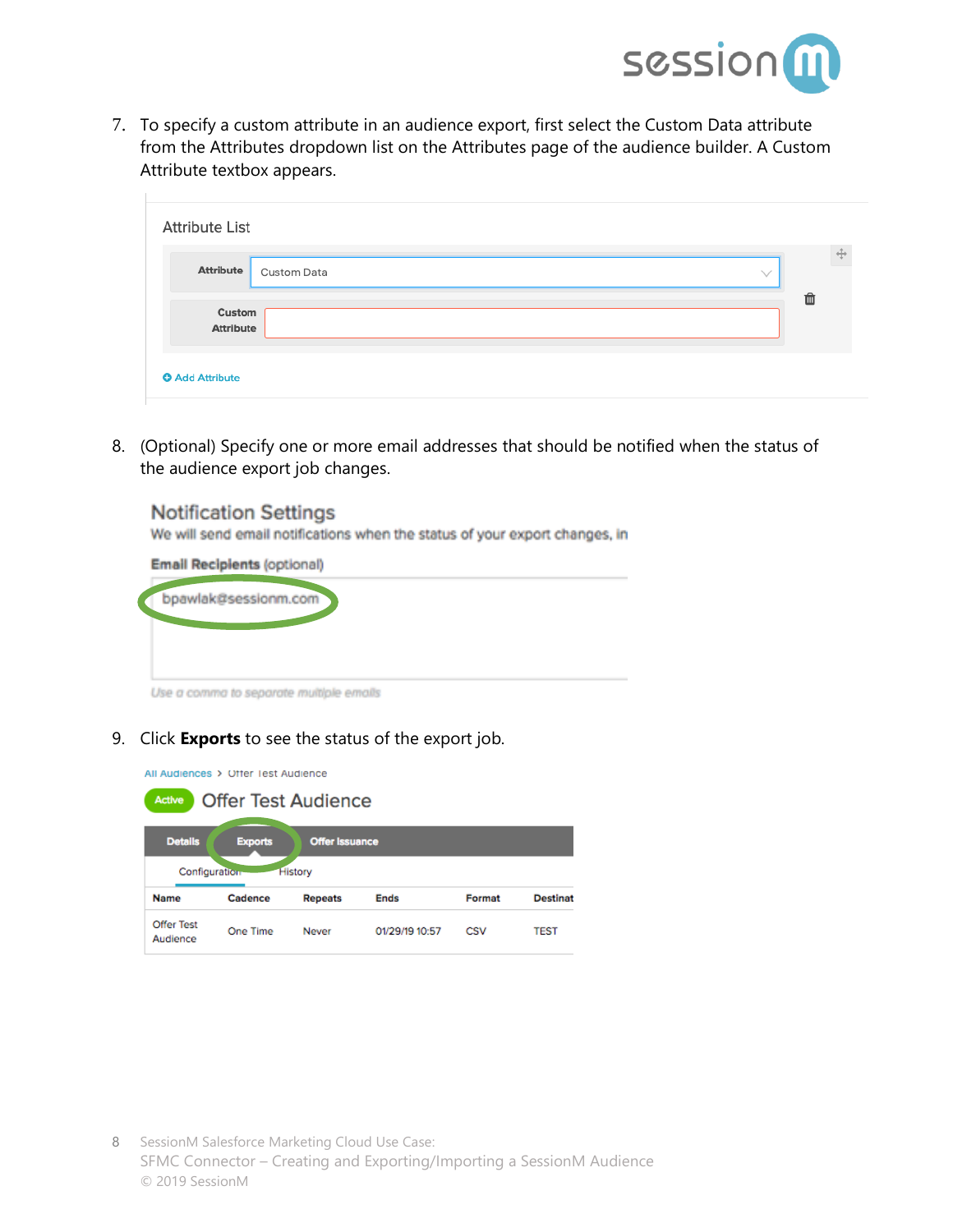

10. Click **History** to view the status of audience export job.

| All Audiences > Offer Test Audience |                                         |          |                   |                          |        |                   |  |  |  |
|-------------------------------------|-----------------------------------------|----------|-------------------|--------------------------|--------|-------------------|--|--|--|
| Active                              | <b>Offer Test Audience</b>              |          |                   |                          |        |                   |  |  |  |
|                                     |                                         |          |                   |                          |        |                   |  |  |  |
| <b>Details</b>                      | <b>Offer Issuance</b><br><b>Exports</b> |          |                   |                          |        |                   |  |  |  |
|                                     | Configuration<br>History                |          |                   |                          |        |                   |  |  |  |
| <b>State</b>                        | Na.                                     | Cadence  | <b>Start Date</b> | <b>End Date</b>          | Format | <b>Destinatio</b> |  |  |  |
| In-Progress                         | Offer Test Audience                     | One Time | 01/28/19 12:31:05 | $\overline{\phantom{a}}$ | CSV    | <b>TEST</b>       |  |  |  |
|                                     |                                         |          |                   |                          |        |                   |  |  |  |

#### <span id="page-8-0"></span>Audience Data Exported to SFTP

SessionM Audience Export Service then generates a CSV file and transfers the file to a configured SFTP.

#### <span id="page-8-1"></span>SFMC Automation Studio Job – Import Audience Data

In SFMC, navigate to the Automation Studio and set up and configure the import.

1. Click the **New Automation** button.



2. Under Starting Sources, click and drag **File Drop** onto the canvas.

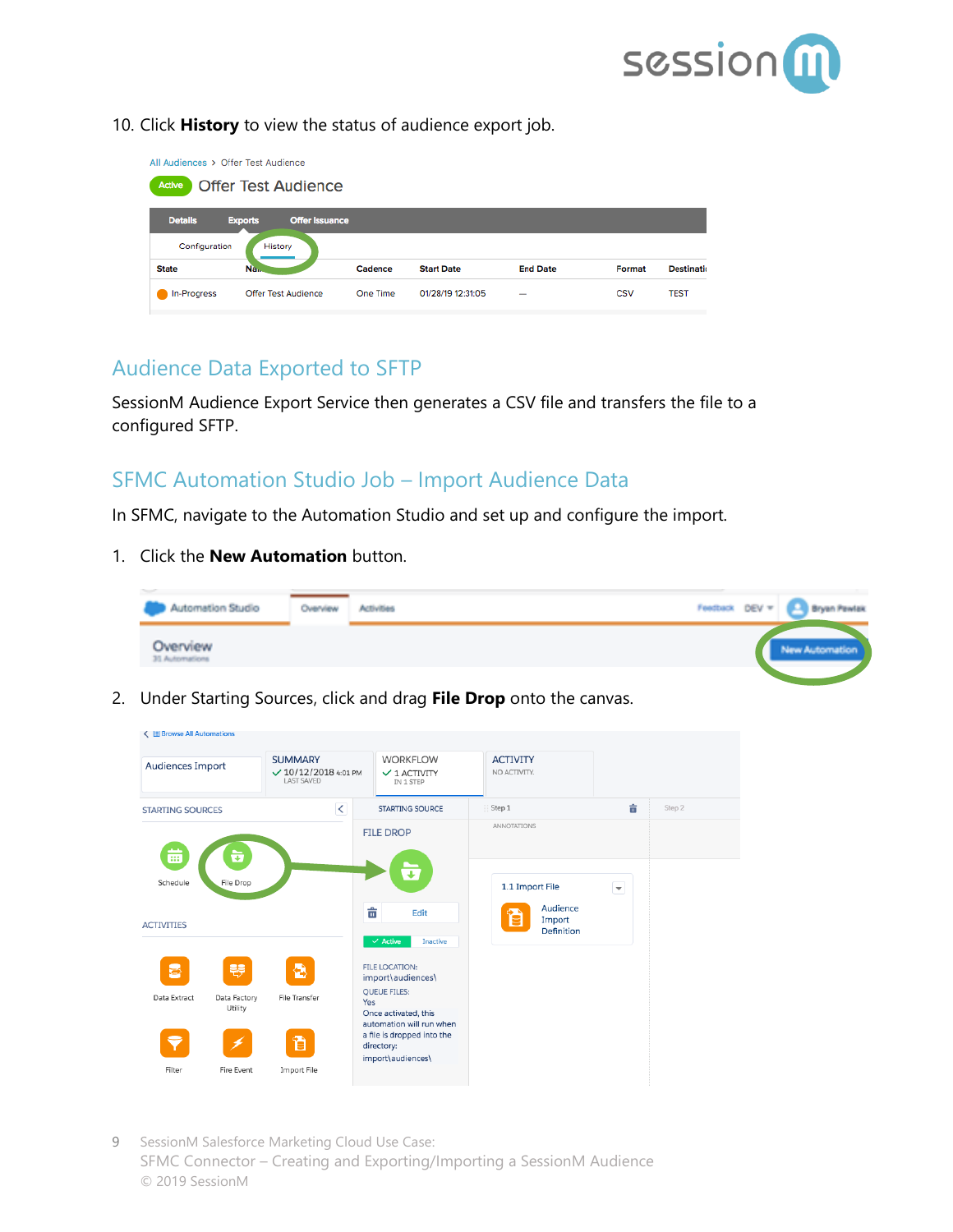

3. Click **Edit** on the File Drop. Choose the folder where the Offers CSV files are exported. SessionM recommends that files be organized based on file contents.

In this example we have configured export of audience file to an "audiences" folder in SFTP.

| File Drop Setup                      |                                                                                                                                                        |  |  |  |  |  |  |
|--------------------------------------|--------------------------------------------------------------------------------------------------------------------------------------------------------|--|--|--|--|--|--|
| <b>Choose Directory</b><br>filename. | Select a directory. When a file is dropped into this directory, the automation begins. Select Use filename pattern if the automation will be triggered |  |  |  |  |  |  |
| • No Filename Pattern •              | $\vee$ $\blacksquare$ import                                                                                                                           |  |  |  |  |  |  |
| Use Filename Pattern <sup>O</sup>    | $\sqrt{a}$ offers<br>$\blacksquare$ audiences<br>triggered_automations<br>n                                                                            |  |  |  |  |  |  |
|                                      |                                                                                                                                                        |  |  |  |  |  |  |

4. Click on **Import File Definition** to set up the import definition workflow.

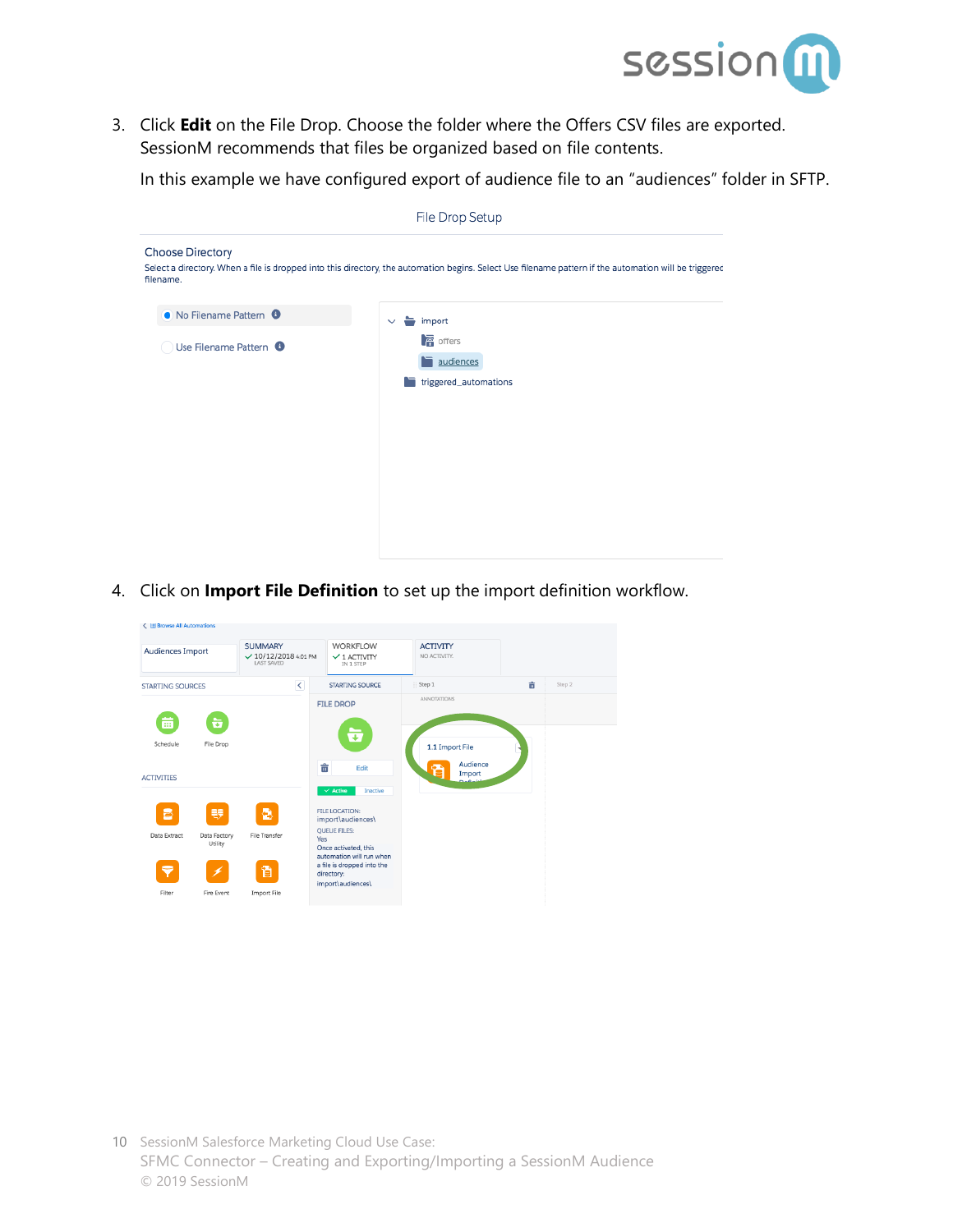

5. Add a Name and Description. Click **Next** to continue.

|                             |                    |                                            |                | Edit Import Definition |  |
|-----------------------------|--------------------|--------------------------------------------|----------------|------------------------|--|
|                             |                    |                                            |                |                        |  |
| <b>ACTIVITY INFO</b>        | <b>IMPORT FILE</b> | <b>DESTINATION</b>                         | <b>MAPPING</b> | <b>REVIEW</b>          |  |
|                             |                    | Audience Import Definition                 |                |                        |  |
| Description                 |                    | Add description here                       |                |                        |  |
| <b>External Key</b>         |                    | C891B026-B9A0-4CFC-B817-8DF8E44858A9       |                |                        |  |
| Send notification email to: |                    | integration@sessionm.com                   |                |                        |  |
|                             |                    | An email is sent when an import completes. |                |                        |  |

6. Choose the file location and naming pattern, then click **Next**.

| File Location*<br>This is a current view of your chosen fire to   | SessionM Audiences<br>÷   |
|-------------------------------------------------------------------|---------------------------|
| import<br>$\checkmark$<br>audiences<br>· Audiences-10-12-2018.csv |                           |
|                                                                   |                           |
|                                                                   |                           |
|                                                                   |                           |
| File Naming Pattern*                                              | %%FILENAME_FROM_TRIGGER%% |
| Example File Name:                                                | %%FILENAME_FROM_TRIGGER%% |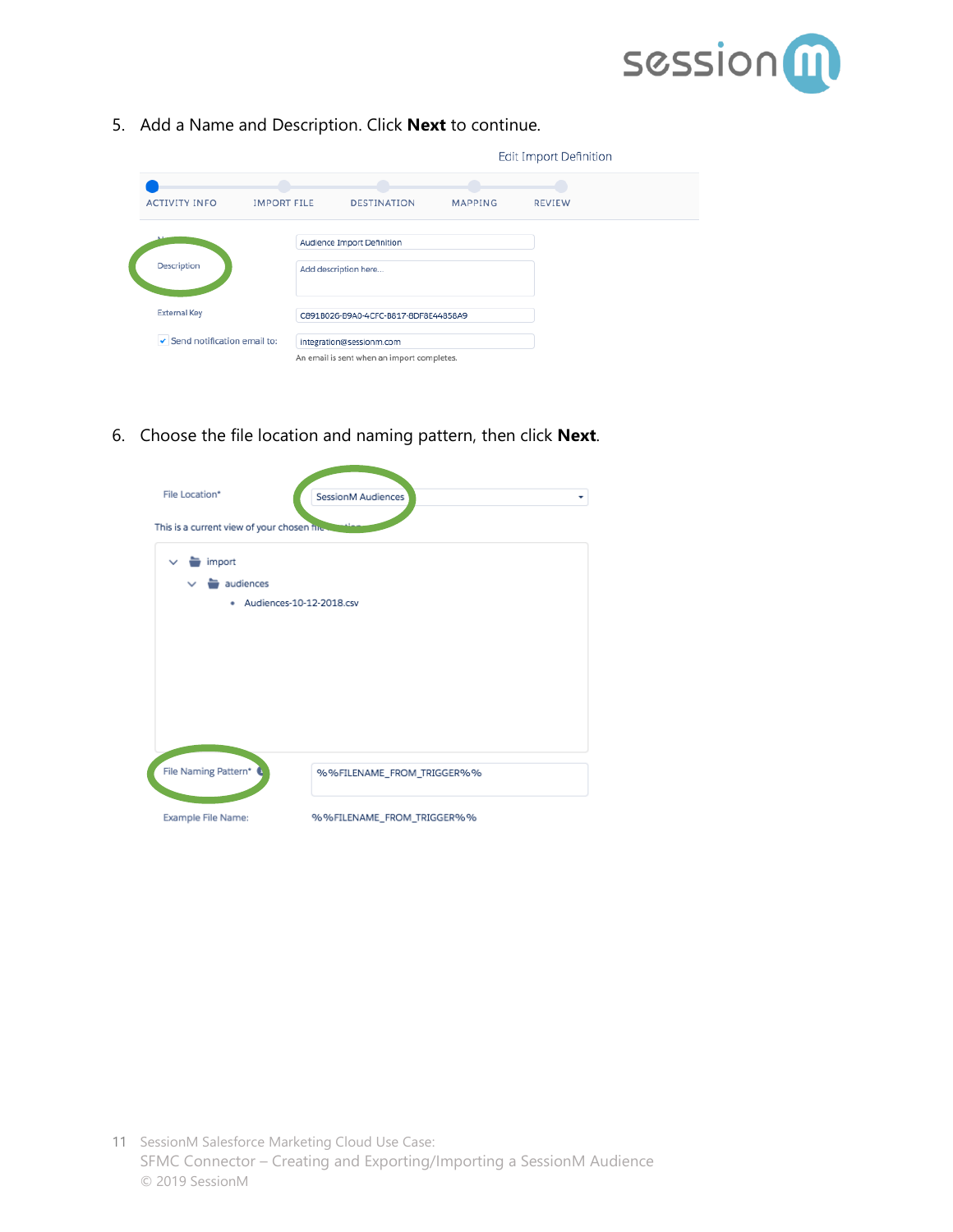

7. Choose the Data Extension in which to load data. In this example, you are loading data into "SessionM\_Audiences". Click **Next**.

| of Data Edwardson Subscriber List                                              |                                   |                                      | Sellected Data Externic |               |
|--------------------------------------------------------------------------------|-----------------------------------|--------------------------------------|-------------------------|---------------|
| Search                                                                         | Q                                 |                                      |                         |               |
| v & bra branions                                                               | NAME ?                            | EXTERNAL KEY                         | RECORD<br>COUNT         | FIELD<br>COUP |
| <b>M</b> McColleanon<br><b>M</b> Saved                                         | Sessionm DFFERS - 20190111_010809 | Sessionm, OFFERS, saved              | $105 -$                 | 33            |
| Shared Oata Extensiv<br>٠<br>Auto-Suppression 1 Mp.<br>la Salestona Data Grano | essionM_Audiences                 | E664AX70-7CCB-40E2-98CO-7754EOE89960 | ٠                       | ×             |
|                                                                                | A NOT USED                        | Sealone, CUSTOMER, NOT USED          | 33                      | 28            |
|                                                                                | Sessionm, OFFERS                  | Sessionm, OFFERS                     | $\alpha$                | 35            |
|                                                                                | Sessionm, PURO MSES               | Sessionm_PURD (KSES)                 | ÷                       | 35            |
|                                                                                | Sessionen, TAGS                   | Seniove, 3455                        | ÷                       | $\lambda$     |

8. Choose the Data Action that indicates how data should be loaded. In this example, choose **Add and Update** data. Then be sure to map the columns from the CSV file to the DE fields. Click **Next**.

|                       |                                                                      |                                                                        |                                                                         | ۰      |                                                                                              |                                                                            |
|-----------------------|----------------------------------------------------------------------|------------------------------------------------------------------------|-------------------------------------------------------------------------|--------|----------------------------------------------------------------------------------------------|----------------------------------------------------------------------------|
| ACTIVITY INFO         | <b>IMPORT FILE</b>                                                   | DESTINATION                                                            | <b>MAPPING</b>                                                          | REVIEW |                                                                                              |                                                                            |
| Data-Action®<br>・いいから | Add Only<br>Add new data to your terget data.<br>externation:        |                                                                        | Update Crity<br>Update the current data in your tar<br>dista externion. |        | · Add and Update<br>Update existing data and add new data<br>to your target data neterision. | Denverile O<br>rplace or overwrite the curre<br>your target data externor. |
|                       | . Map by Header Row . Map by Ordinal @ . [ Map Martually @           |                                                                        |                                                                         |        |                                                                                              |                                                                            |
|                       |                                                                      |                                                                        |                                                                         |        | "SESSIONM_AUDIENCES" (DATA EXTENSION)                                                        |                                                                            |
|                       |                                                                      |                                                                        |                                                                         |        | Required columns hasked for this file magazing                                               |                                                                            |
|                       |                                                                      |                                                                        |                                                                         |        | External, 32                                                                                 |                                                                            |
|                       |                                                                      |                                                                        |                                                                         |        | Optional columns                                                                             |                                                                            |
|                       |                                                                      |                                                                        |                                                                         |        | FirstName                                                                                    |                                                                            |
|                       |                                                                      |                                                                        |                                                                         |        | LastName                                                                                     |                                                                            |
|                       |                                                                      |                                                                        |                                                                         |        | RegistrationDate                                                                             |                                                                            |
|                       | The source will have matching headers to the required fields in your | - and pursue of stream in stream also in the strike with an illustrial |                                                                         |        | Usedies                                                                                      |                                                                            |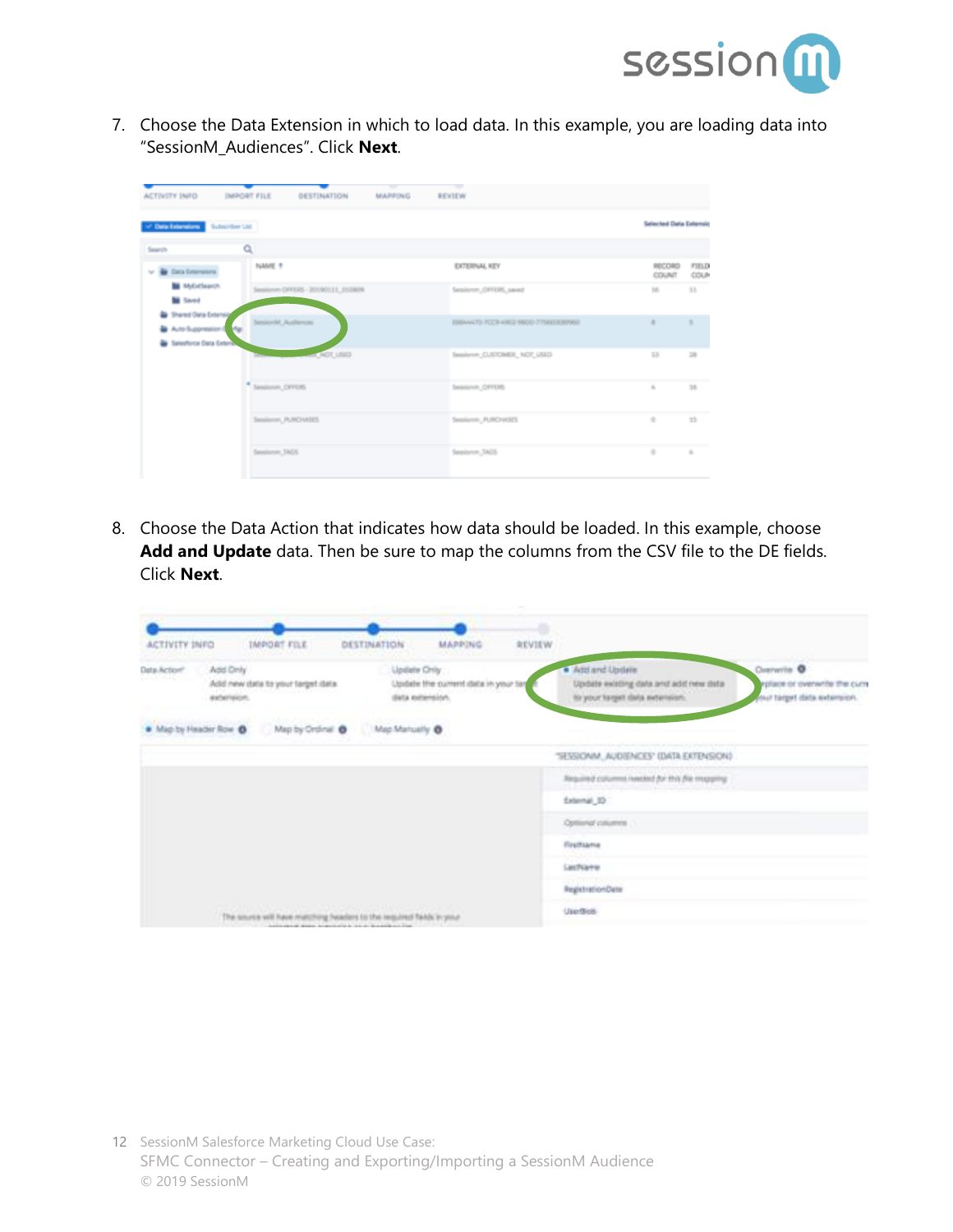

9. On the **Review** screen, review your settings and click **Finish** when complete.

| Edit<br><b>Activity Info</b><br><b>Import File</b><br>Audience Import Definition<br><b>File Location</b><br>SessionM Audiences<br>Name<br>File Naming Pattern<br>%%FILENAME_FROM_TRIGGER%%<br><b>External Key</b><br>C891B026-B9A0-4CFC-B817-8DF8E44858A9<br>English (United States)<br><b>Email Notification</b><br>Date Format<br>integration@sessionm.com<br>Description<br>Delimiter<br>Comma<br><b>Bad Data Behavior</b><br>Skip rows with bad data<br>Respect double quotes (") as a text delimiter<br><b>Import Options</b><br>Edit<br>Destination<br>SessionM Audiences<br>Data Extension<br>Edit<br>Mapping<br>Data Action<br>Add and Update<br><b>File Mapping</b><br>Map by Header Row<br><b>SOURCE</b><br>"SESSIONM_AUDIENCES" (DATA EXTENSION)<br>[Matching Header]<br>External_ID<br>[Matching Header]<br>FirstName<br>[Matching Header]<br>LastName | <b>ACTIVITY INFO</b> | <b>IMPORT FILE</b> | <b>DESTINATION</b> | <b>MAPPING</b> | <b>REVIEW</b> |  |                          |
|--------------------------------------------------------------------------------------------------------------------------------------------------------------------------------------------------------------------------------------------------------------------------------------------------------------------------------------------------------------------------------------------------------------------------------------------------------------------------------------------------------------------------------------------------------------------------------------------------------------------------------------------------------------------------------------------------------------------------------------------------------------------------------------------------------------------------------------------------------------------|----------------------|--------------------|--------------------|----------------|---------------|--|--------------------------|
|                                                                                                                                                                                                                                                                                                                                                                                                                                                                                                                                                                                                                                                                                                                                                                                                                                                                    |                      |                    |                    |                |               |  | Edit                     |
|                                                                                                                                                                                                                                                                                                                                                                                                                                                                                                                                                                                                                                                                                                                                                                                                                                                                    |                      |                    |                    |                |               |  |                          |
|                                                                                                                                                                                                                                                                                                                                                                                                                                                                                                                                                                                                                                                                                                                                                                                                                                                                    |                      |                    |                    |                |               |  |                          |
|                                                                                                                                                                                                                                                                                                                                                                                                                                                                                                                                                                                                                                                                                                                                                                                                                                                                    |                      |                    |                    |                |               |  | <b>DATA TYPE</b><br>Text |
|                                                                                                                                                                                                                                                                                                                                                                                                                                                                                                                                                                                                                                                                                                                                                                                                                                                                    |                      |                    |                    |                |               |  | Text<br>Text             |

10. Back on the Workflow tab, **Save** and then **Activate** your automation.

| Audiences Import  |                               | <b>SUMMARY</b><br>$-2/28/2019$ 1:20 PM<br>LAST SAVED | <b>WORKFLOW</b><br>$-1$ ACTIVITY<br>294.5.27139                                    | <b>ACTIVITY</b><br>NO ACTIVITY             |                      | <b>Seve</b> |
|-------------------|-------------------------------|------------------------------------------------------|------------------------------------------------------------------------------------|--------------------------------------------|----------------------|-------------|
| STARTING SQURCES  |                               | $\epsilon$                                           | STARTING SOURCE                                                                    | Tres 5                                     | 吉                    | 2mn         |
| ä                 | ö                             |                                                      | FILE DROP                                                                          | AWODETENE<br><b>PERSONAL</b><br>Add mother |                      |             |
| Schedule          | File Drop                     |                                                      | ò                                                                                  | 1.1 Import File                            | $\ddot{\phantom{a}}$ |             |
| <b>ACTIVITIES</b> |                               |                                                      | Exit<br>V Ache<br><b>Figg Stop</b>                                                 | Audience<br>õ<br>Import<br>Definition      |                      |             |
| в                 | 鄟                             | ē                                                    | <b>Important</b><br>importlaudiences\                                              |                                            |                      |             |
| Data Extract      | Data Factory<br><b>Ltilly</b> | File Transfer<br>ルベルミロー                              | <b>QUEUE FILES:</b><br>Yes<br>Once activated, this<br>meduli nun liter moltemantus |                                            |                      |             |

11. Once active, your automation picks up any new audience files and loads it to the data extension.